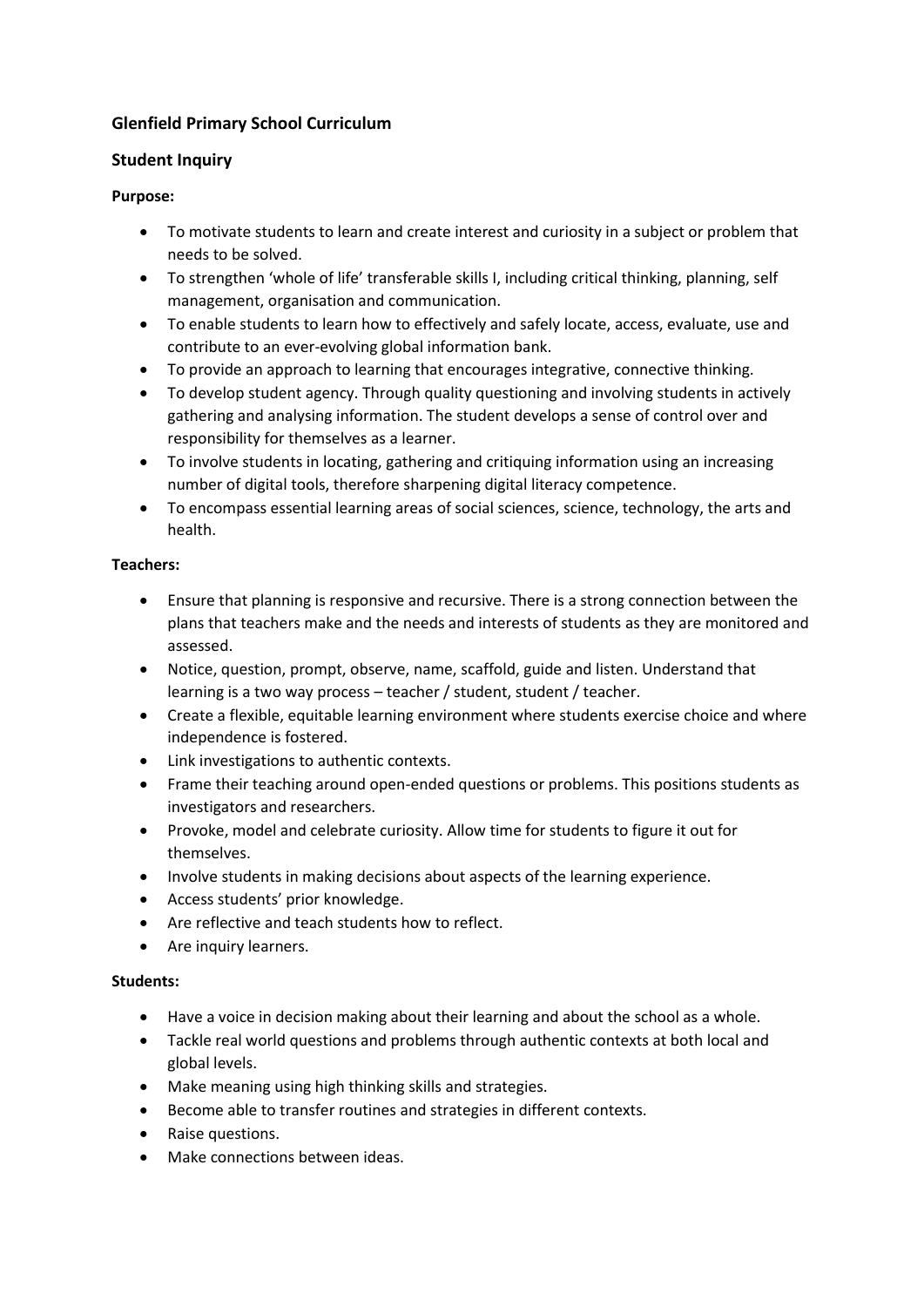## **Types of Inquiry:**

### *Project Related Inquiry*

Is driven by some kind of task / action / product. The inquiry process helps learners find out what they need to do and know about in order to achieve their goal. Students know what it is that they will do with the knowledge they have gained. Teachers are responsible for considering the skills they need to make explicit.

e.g. Students design models to take to the school board of ideas they have for a new playground.

## *Philosophical / Ethical Inquiry*

Encourages children to explore their values and beliefs as well as exercising their creativity and metacognition. Questions children ask may have many answers or may never be answered at all.

e.g. Does the past make us who we are?

### *Issues / Problem- orientated Inquiry*

The emphasis is on the location and exploration of a problem in order to reach some kind of recommendation for actions and solutions. The inquiry is happening because of a need to sort something out or alleviate a situation.

e.g. What can we do about the school's waste?

### **Our GPS Model of Inquiry**

At GPS we have an inquiry model that provides an approach to develop independent learners across all curriculum areas. Our learners go through a process where they connect with, and utilise and apply information to build new learning and understanding. The model is scaffolded for junior school children (Year  $1 - 2$ ) and for senior school children (Year  $3 - 6$ ).

### **Juniors (Year 1 – 2)**

### **G Get Going**

- What is our purpose?
- What do I know?
- What do I want to find out?

#### **R Respond**

- What are our questions?
- Plan our inquiry
- Research and find information
- Develop understanding

#### **O Organise it, create it**

- What else is there to learn?
- What do we do with our information?
- How will we share our information?